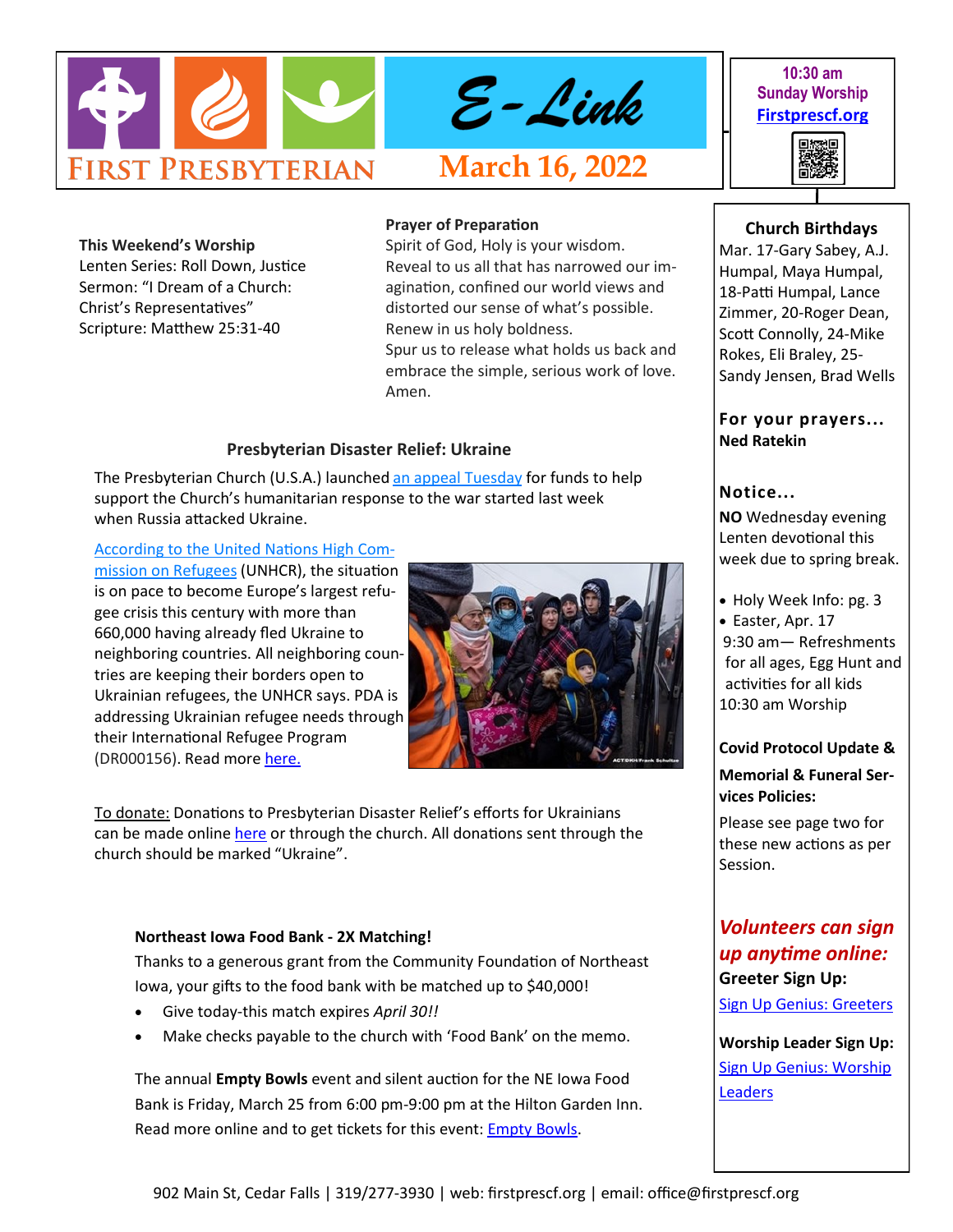## **Covid Protocols at Church**

It was difficult to apply covid protocols (masking, social distancing, sanitizing, etc.) when the pandemic began. It's equally as difficult to remove the protective actions we've taken as the pandemic winds down and becomes endemic, like the seasonal flu or common cold.

Therefore, the Session has decided to slowly ease off the covid restrictions between now and April  $1<sup>st</sup>$ . This way, everyone has time to prepare for further easing on April 1st.

#### **Starting Immediately, We Welcome…**

- Congregational singing while masked during our worship services.
- Live music from the Praise Band and soloists without masks, but at a distance.
- Removal of distancing ribbons from the *outside rows of pews.*
- Use of *all rooms* in the building (including the Dining Room) for meetings and gatherings of church groups and other community groups.

#### **We Will Continue To…**

- Offer Facebook Live and Vimeo recordings of worship services.
- Utilize screens and website to share the Order of Worship.
- Collect offering at the door.
- Gather outside after worship when the weather permits.
- We've found that these changes have been helpful beyond protocol needs.

### **Starting April 1st if Community Spread Stays Low…**

- The kitchen will be open and available for use.
- Masking will become welcome, but not required.
- All other COVID-19 protocol will be lifted.

**\*Please note**: while we hope that it will not be necessary to reintroduce mask wearing or social distancing, we do not know what the future brings. If the situation changes, we will enact whatever restrictions are necessary for the wellbeing and health of the congregation and all those who use our building. In the meantime, enjoy springtime and we look forward to seeing you in worship where we share the love of Jesus Christ with our members, our neighbors, and everyone in God's kin-dom.

### **Funeral & Memorial Services Policy Update**

When the time comes to plan a funeral or memorial service for a loved one there are many details to address. The church can provide leadership for worship planning and help for the reception, but the remaining details are best handled by a funeral home. Funeral homes are our partners in ministry during the difficult time of laying to rest those we love.

There is a growing trend for families to forego the help of a funeral home when planning funerals and memorials. When this is the case, many additional responsibilities are put on the family and the staff and volunteers of churches. Unfortunately, churches often do not have the needed resource to take up these responsibilities.

It is becoming increasingly common for congregations in our area to require funeral home involvement to use church facilities for such services. This way, families are given the space to grieve, and congregations can focus on offering the spiritual support they need, while our funeral home partners take care of the details.

For these reasons, the First Presbyterian Church Session unanimously voted to instate this policy going forward: *"All families wishing to hold a funeral or memorial service at First Presbyterian Church of Cedar Falls shall employ services of a funeral home."*

We appreciate your understanding on this matter. Contact us if you have questions.

#### **Thank You**

Thanks to all my church family for your thoughts and prayers, visits, cards and gifts in recent weeks. It has been a hard time and it helps to know you care. I still have more therapy ahead. I am moving this week. Come visit me. God bless you all.

Love, Ellie Tompkins *Contact the office for Ellie's address.*

**Thanks for serving last week: Worship Leader:** Cyd Grafft **Videographer:** Kevin Thedens **Computer Operator:** Scott Connolly **Greeter:** Jan Thedens